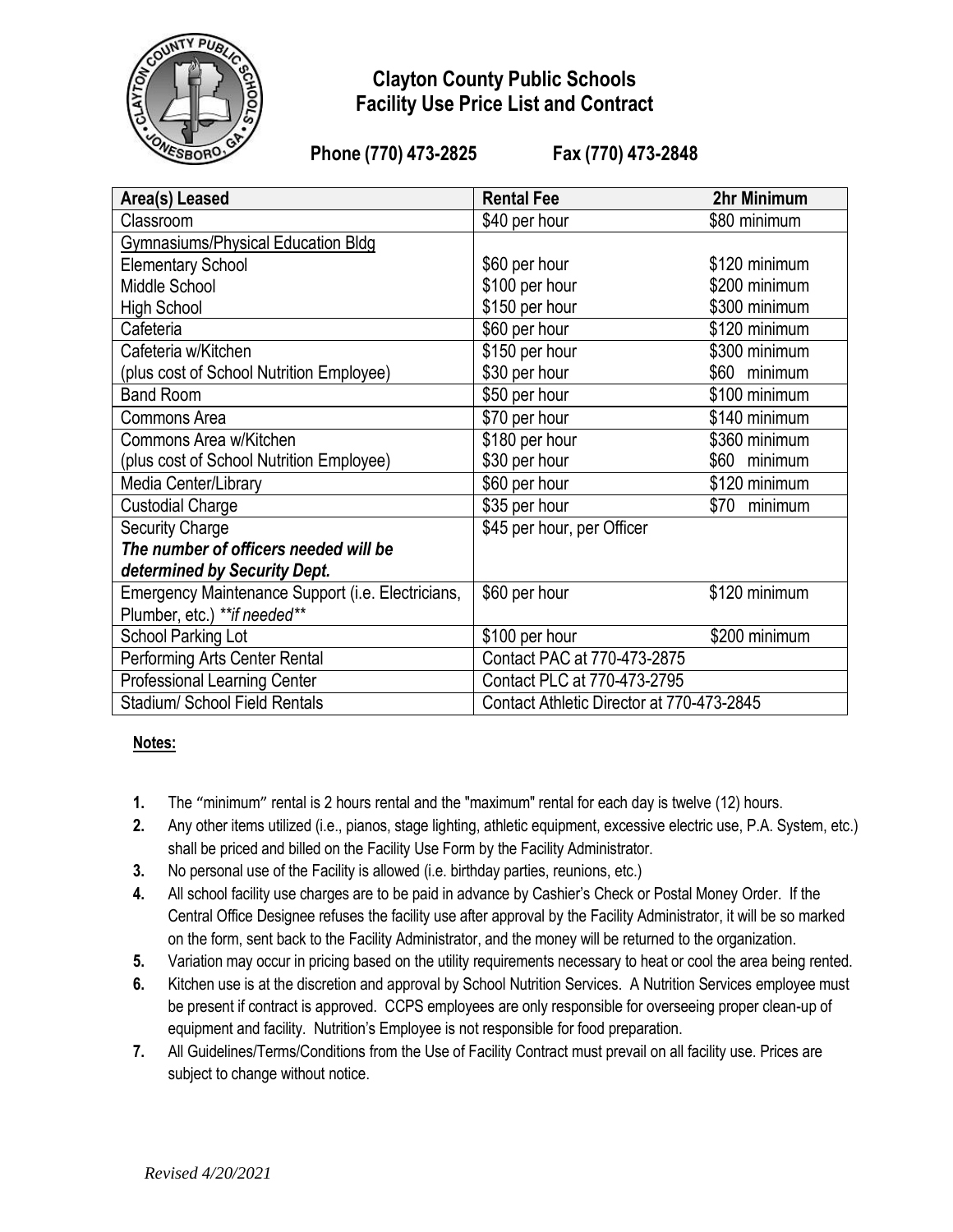### **CONTRACTS RECEIVED LESS THAN 2 WEEKS BEFORE EVENT DATE WILL BE DENIED**

*For Help Completing This Form Click Here*

| Valid with District's Signature only<br>To be completed by Applicant<br>School Related:  <br>Yes<br>No<br>School Facility Requested:    |                                                       |                                                             |  |
|-----------------------------------------------------------------------------------------------------------------------------------------|-------------------------------------------------------|-------------------------------------------------------------|--|
|                                                                                                                                         |                                                       | Contract No.                                                |  |
| * Date(s) of Use Requested:                                                                                                             |                                                       |                                                             |  |
| Time to Enter<br>Space Requested:<br>Gymnasium<br>$\square$ PLC<br>Media Center<br>Other<br>$\Box$ Auditorium<br>$\Box$ Addendum<br>- 1 | Time to Leave<br>Day of the Week:<br>Amount: Adult \$ | Admission/Participation Charged?<br>Yes<br>No<br>Student \$ |  |
| $\Box$ Cafeteria<br>$\Box$ Stadium<br>– IM<br>□Classroom<br>$\Box$ Grounds<br>コF                                                        | ¬w 冖™<br>٦s<br>□ Sn                                   | Child \$<br>Other \$                                        |  |
| Name of Group or Organization                                                                                                           | Number in Group<br>Nature of Organization:            | Government Agency<br>Non-Profit                             |  |
| Address of Group or Organization:                                                                                                       | Religious Group<br>Profit<br><b>Business</b>          | Civic Group<br>Other (enter below)                          |  |
| City<br><b>State</b>                                                                                                                    | Zip                                                   |                                                             |  |
| <b>Telephone Number</b><br><b>Contact Person Name</b><br>Email:                                                                         | Type of Activity                                      |                                                             |  |

I DO HEREBY AGREE THAT I WILL BE RESPONSIBLE FOR THE PROPER USE OF THE FACILITIES INDICATED ABOVE AND AS OUTLINED IN THE "TERMS/CONDITIONS FOR THE USE OF SCHOOL FACILITIES". I HAVE ENCLOSED A CERTIFICATE OF INSURANCE AS OUTLINED BELOW.

| Date<br>Signature of Applicant                                                                                                                                                                                                                    |                   |                    |             |                                                                                                                                                                                                                                                                                                                                                                                                                                                                                                                                                                                                                                                                                                              |  |
|---------------------------------------------------------------------------------------------------------------------------------------------------------------------------------------------------------------------------------------------------|-------------------|--------------------|-------------|--------------------------------------------------------------------------------------------------------------------------------------------------------------------------------------------------------------------------------------------------------------------------------------------------------------------------------------------------------------------------------------------------------------------------------------------------------------------------------------------------------------------------------------------------------------------------------------------------------------------------------------------------------------------------------------------------------------|--|
|                                                                                                                                                                                                                                                   |                   |                    |             | MAKE CASHIER'S CHECK OR POSTAL MONEY ORDERS PAYABLE TO: CLAYTON COUNTY PUBLIC SCHOOLS                                                                                                                                                                                                                                                                                                                                                                                                                                                                                                                                                                                                                        |  |
| Insurance Certificate                                                                                                                                                                                                                             | l Yes             | ¶No                |             | Will kitchen be used?<br>□No<br>Yes                                                                                                                                                                                                                                                                                                                                                                                                                                                                                                                                                                                                                                                                          |  |
| <b>Applicable Facility Charges</b><br><b>Facility Use</b><br>No<br> Yes<br>Custodial<br><b>TNo</b><br>Yes<br><b>Tech Support</b><br>٦No<br>Yes<br><b>TNo</b><br><b>TYes</b><br>Security<br>$\mathsf{\underline{J}}$ No<br>$\Box$ Yes<br>Equipment | #<br><b>Hours</b> | Rate<br>\$35<br>45 | Total<br>\$ | Prior to using school facilities, groups not directly related to the<br>school program must provide a certificate of insurance indicating<br>liability coverage in the amount of at least one million dollars<br>(\$1,000,000.00) per occurrence general aggregate. This certificate<br>must reflect the Clayton County Public Schools as the certificate<br>holder and as an additional insured for the duration of the group's<br>use of the facility as specified above. For sports related activities,<br>the certificate must contain a statement that no "athletic participants"<br>are excluded on the liability insurance. You may obtain this<br>insurance from any insurance agent of your choice. |  |
| $\Box$ Yes<br>$\Box_{\text{No}}$<br>Maint. Staff<br>Cafeteria Staff Lyes<br>$\Box$ No<br>Director of Nutrition                                                                                                                                    | Total Due \$      | \$<br>0.00         | \$          | Principal's Recommendation for Fee Waiver<br>Partner with CCPS $\Box$ Yes $\Box$ No<br>If yes provide explanation of partnership/services<br>No Facility Fees Reduced Facility Fees<br>========DO NOT SIGN BELOW THIS LINE FOR CCPS EXECUTIVE STAFF ONLY========                                                                                                                                                                                                                                                                                                                                                                                                                                             |  |
| Principal Signature: Management Control of Signature 2014                                                                                                                                                                                         |                   |                    | Date        | Name of CCPS Event Supervisor: Name of CCPS<br>Phone Number:                                                                                                                                                                                                                                                                                                                                                                                                                                                                                                                                                                                                                                                 |  |
|                                                                                                                                                                                                                                                   |                   |                    |             | Chief / Area Superintendent Signature: North Area Chief / Area Superintendent Signature: North Area Chief Area Chief Chief Area Chief Area Chief Area Chief Area Chief Area Chief Area Chief Area Chief Area Chief Area Chief<br>Date and the state of the state of the state of the state of the state of the state of the state of the state o                                                                                                                                                                                                                                                                                                                                                             |  |
| Safety and Security Signature: <b>Example 2018</b> 2019 12:30 2019 12:30 2019 12:30 2019 12:30 2019 12:30 2019 12:30<br>Date and the set of the set of the set of the set of the set of the set of the set of the set of the set of the           |                   |                    |             |                                                                                                                                                                                                                                                                                                                                                                                                                                                                                                                                                                                                                                                                                                              |  |
| Application Approved: □ Yes                                                                                                                                                                                                                       | $\Box$ No         |                    |             | No Fees<br>Reduced Fees $(\frac{1}{2})$ $\Box$ Full Fees<br><b>Fee Waiver</b>                                                                                                                                                                                                                                                                                                                                                                                                                                                                                                                                                                                                                                |  |
| Circle Reason for Denial: (Time Conflict) (Proposed Use Incompatible with Building Design)<br>(Unsatisfactory Experience with Group) (Other -_________________________________                                                                    |                   |                    |             |                                                                                                                                                                                                                                                                                                                                                                                                                                                                                                                                                                                                                                                                                                              |  |
| Superintendent/Designee/Maintenance Director/Signature:                                                                                                                                                                                           |                   | Date               |             |                                                                                                                                                                                                                                                                                                                                                                                                                                                                                                                                                                                                                                                                                                              |  |
| Revised 4/20/2021                                                                                                                                                                                                                                 |                   |                    |             | $\mathbf{1}$                                                                                                                                                                                                                                                                                                                                                                                                                                                                                                                                                                                                                                                                                                 |  |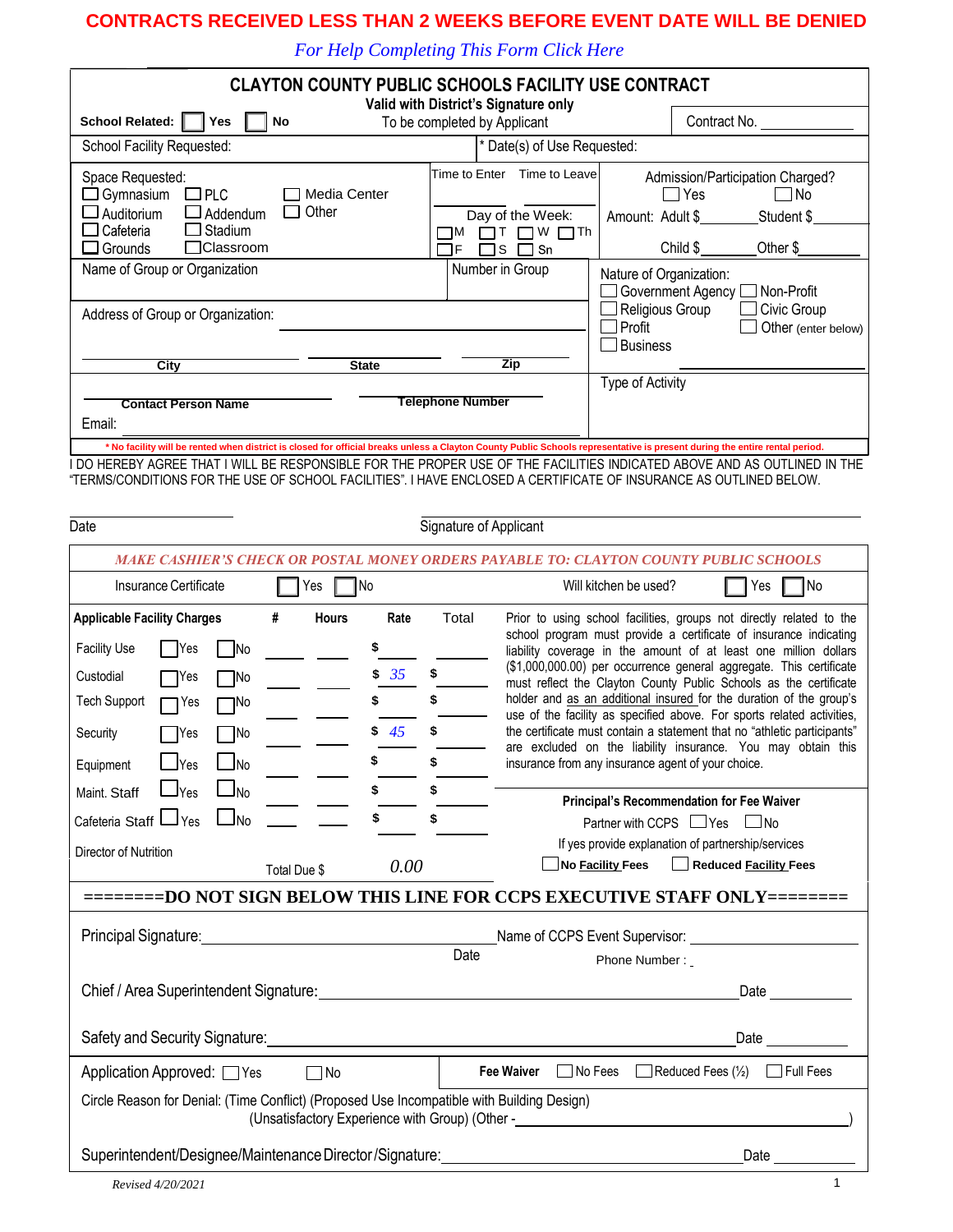# **CLAYTON COUNTY PUBLIC SCHOOLS FACILITY USE CONTRACT**



### **Terms and Conditions**

*(Please initial each Term/Condition)*

- 1. **Utility**: Lessor will furnish air conditioning, heating, and lighting, which in its sole opinion, are adequate with respect to the intended use under this lease. Lessor will furnish custodial services as it may deem necessary. If the Lessee wishes to do its own cleanup, and this is approved by the facility administrator, no custodial charge will be assessed, otherwise Lessee will be charged for custodial service. Extra costs incurred by excessive electrical requirements will he paid by the Lessee. The failure to furnish air conditioning, heat, lights, or custodial service shall not abrogate this agreement and shall not entitle the Lessee to any rebate on the rental costs.
- 2. **Weapon**: No weapons of any type are allowed at any time on any facility, grounds, or property belonging to Clayton County Public Schools. All persons, bags, packages, etc. are subject to search at any time.
- 3. **Search:** All Persons are subject to search, including but not limited to, person, bags and parcels.
- 4. **No Smoking:** SMOKING IS PROHIBITED on Clayton County Public Schools' property by Clayton County Board of Education policy and the Official Code of Georgia 16-12-2.
- 5. **Alcohol Use:** POSSESSION OF BEVERAGE ALCOHOL IS PROHIBITED on Clayton County Public Schools' property by Clayton County Board of Education policy and the Official Code of Georgia 03-03-211.
- 6. **Objectionable Material:** Lessor reserves the right, through its administration, to remove any objectionable party/parties from the building or grounds, and upon an exercise of this authority, through any of its committees, agents, or policemen. To the extent permitted by law, Lessee hereby waives any and all claims for damages against Clayton County Public Schools in the event of such an occurrence.
- 7. **Explosive Hazards:** No person shall be permitted to bring to the building or grounds or keep herein anything which shall increase the rate of fire insurance on the buildings or on any part of property therein. Such items as gasoline, explosives, oils, or any other artificial lights shall not be permitted in the buildings or on the grounds without the consent of Lessor in writing. The Clayton County Public Schools reserves the right to limit the number, amperage, and wattage of lights, fixtures, or equipment for any event. All decorative material must be flame-proof before it is taken in the building or on Lessor grounds. After unpacking all boxes, cartons, etc., packing and wrapping must be replaced in boxes and removed.
- 8. **Public Safety:** Nothing contained in this Lease shall be construed to prohibit the Department of Public Safety, Health Department, Police Department, Fire Department, or any department of the Clayton County Public Schools, its agents or employees, from entering the leased premises for the purpose of discharging their lawful duties. The sidewalks, passageways, halls, stairways, seating and exits specifically shall not be obstructed by the Lessee or any other person.
- 9. **Contracts**: The Clayton County School Board reserves the right to review any contracts between Lessees and other parties involved in using any Clayton County Public Schools' facility.
- 10. **No Sub-leasing**: No portions of the buildings or grounds shall be leased or sublet out by Lessee without the consent, in writing, by Lessor. The buildings or grounds shall not be used by Lessee for any purpose whatsoever except as herein set out.
- 11. **Leased Space**: This contract does not cover any space or accommodations other than those checked on the "Clayton County Public Schools Facility Use Contract".
- 12. **Contracted Time of Use:** All facility use charges are calculated from the time the facility is opened until it is closed. All cashier's checks/Postal Money Orders are to be made payable to "Clayton County Public Schools". All rentals are to be paid in advance for school facilities.
- 13. **Cancellation**: In the event of inclement weather or other circumstances where Clayton County Public Schools are closed, all facilities will also be closed. This decision is made by Clayton County Public Schools' officials and not by Lessees.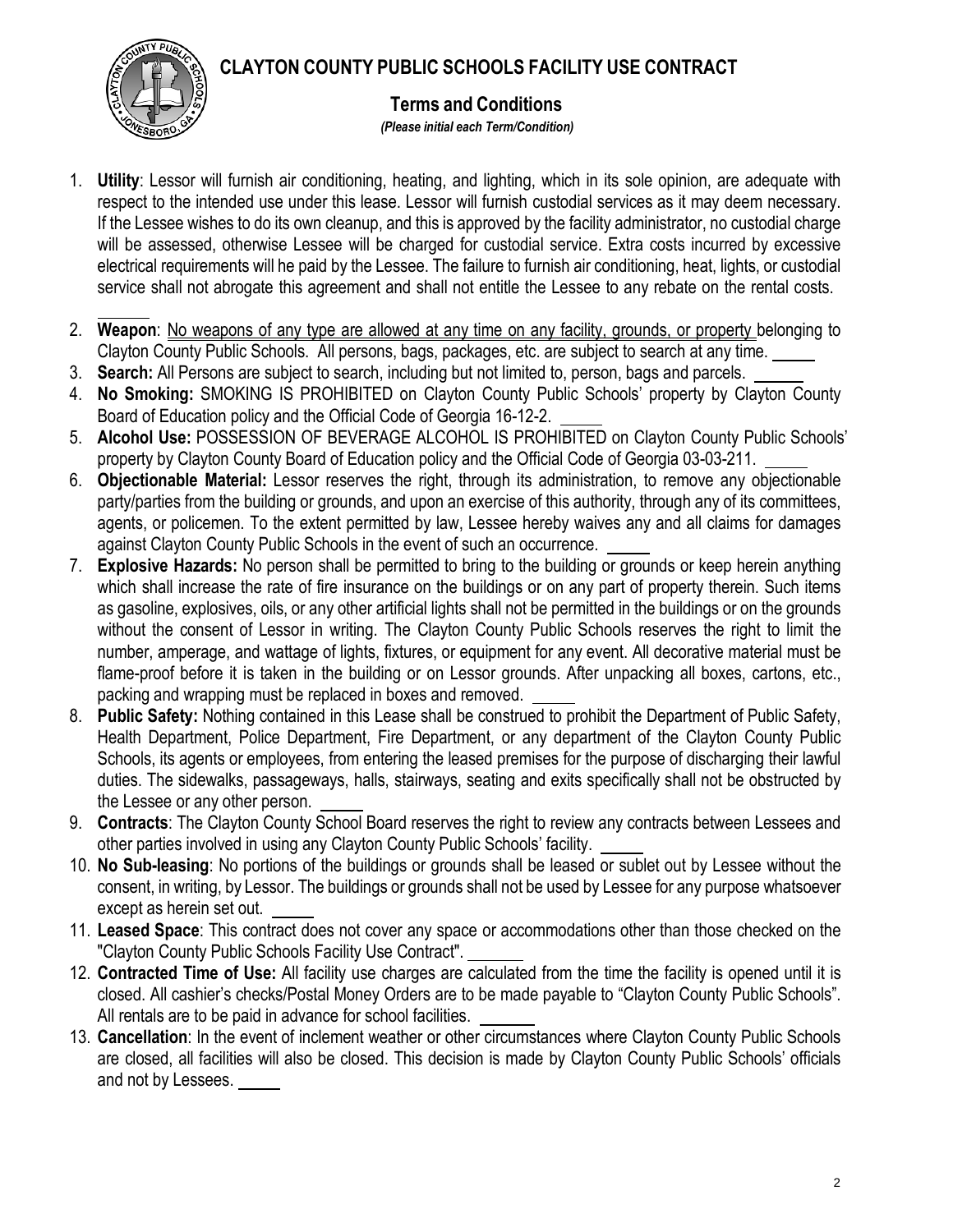**CLAYTON COUNTY PUBLIC SCHOOLS FACILITY USE CONTRACT**



**Terms and Conditions**

*(Please initial each Term/Condition)*

- 14. **Advertising:** No advertising or publicity about any event which would name a Clayton County Public Schools facility shall be distributed prior to the payment and approval of a Facility Use contract.
- 15. **Supervision**: Lessor is required to provide a building supervisor for the leased facility. Lessee shall maintain at the leased facility a contact person who shall remain in attendance until the event is completed and who shall be responsible for any communications between the Lessee and those in attendance. All security arrangements shall be made through the Clayton County Public Schools Safety and Security Dept. The Safety and Security Department will determine the number of personnel required to police the event before contract is approved.
- 16. **Equipment Removal**: Lessor reserves the right to move from the building all property remaining in the building after the time specified in this agreement, or to charge the Lessee \$100 for the first day and \$25 per day thereafter, up to 30 days at which time all equipment, props or effects will belong to the Clayton County Public School System.
- 17. **Insurance Requirements:** Lessor reserves the right to require Lessee to provide adequate liability insurance or a bond for damages to person or property that may occur while using any facility of the Clayton County Public Schools. Failure to secure said insurance or bond will cause the Lessee to forfeit the use of the facility. Commercial Lessees and/or Lessees charging admission, taking orders or selling merchandise specifically agree to carry comprehensive, liability insurance with a company authorized to do business in Georgia of not less than \$500,000 for bodily injury to any one person and \$1,000,000 for bodily injury from any one accident and \$100,000 for property damage for any one accident to protect Lessee and Clayton County Public Schools against damages that may occur. A certificate of insurance to the facility administrator may be required 30 days prior to the event. *Note: This clause does not apply to local, state and federal government or municipalities that are covered by sovereign immunity \_\_\_\_\_*
- 18. **Liability:** To the extent permitted by law, the Lessee herein shall be liable for any and all damages caused through its own acts or the acts of any of its employees or agents or anyone visiting the building or grounds upon the invitation of the said Lessee, caused to the building or any portion thereof, or to persons or property upon Lessors premises.
- 19. **Indemnity:** To the extent permitted by law, the Lessee agrees to hold harmless the Clayton County Public Schools, Clayton County Public Schools' employees, agents or volunteers from any and all damages to persons or property during the use of said building, grounds, and equipment, unless it is determined by a court of competent jurisdiction that such damage to persons or property was directly caused by the negligence of Clayton County Public Schools, Clayton County Public Schools' employees, agents or volunteers. To the extent permitted by law, Lessee agrees to indemnify and pay to the Clayton County Public Schools for any damages to its property resulting from the use of said building, grounds or equipment which may be made against the Clayton County Public Schools or its agents, for property damage or personal injuries sustained by any persons, including Lessee and Lessee privies, which may result from the use of said building, grounds or equipment by Lessee, unless it is determined by a court of competent jurisdiction that such damage to persons or property was directly caused by the negligence of Clayton County Public Schools, Clayton County Public Schools' employees, agents or volunteers. *Note: This clause does not apply to local, state and federal government or municipalities that are covered by sovereign immunity*
- 20. **Freight Deliveries:** Lessee agrees that when any part of the buildings or grounds is used for a meeting which requires freight to be shipped to the facility, that the Lessee will employ an approved agent to receive all freight and to ship all freight from the building within contracted hours. Lessor will not accept freight prior to the meeting date, and Lessor will not be responsible for any freight shipped to any Clayton County Public Schools' facility.